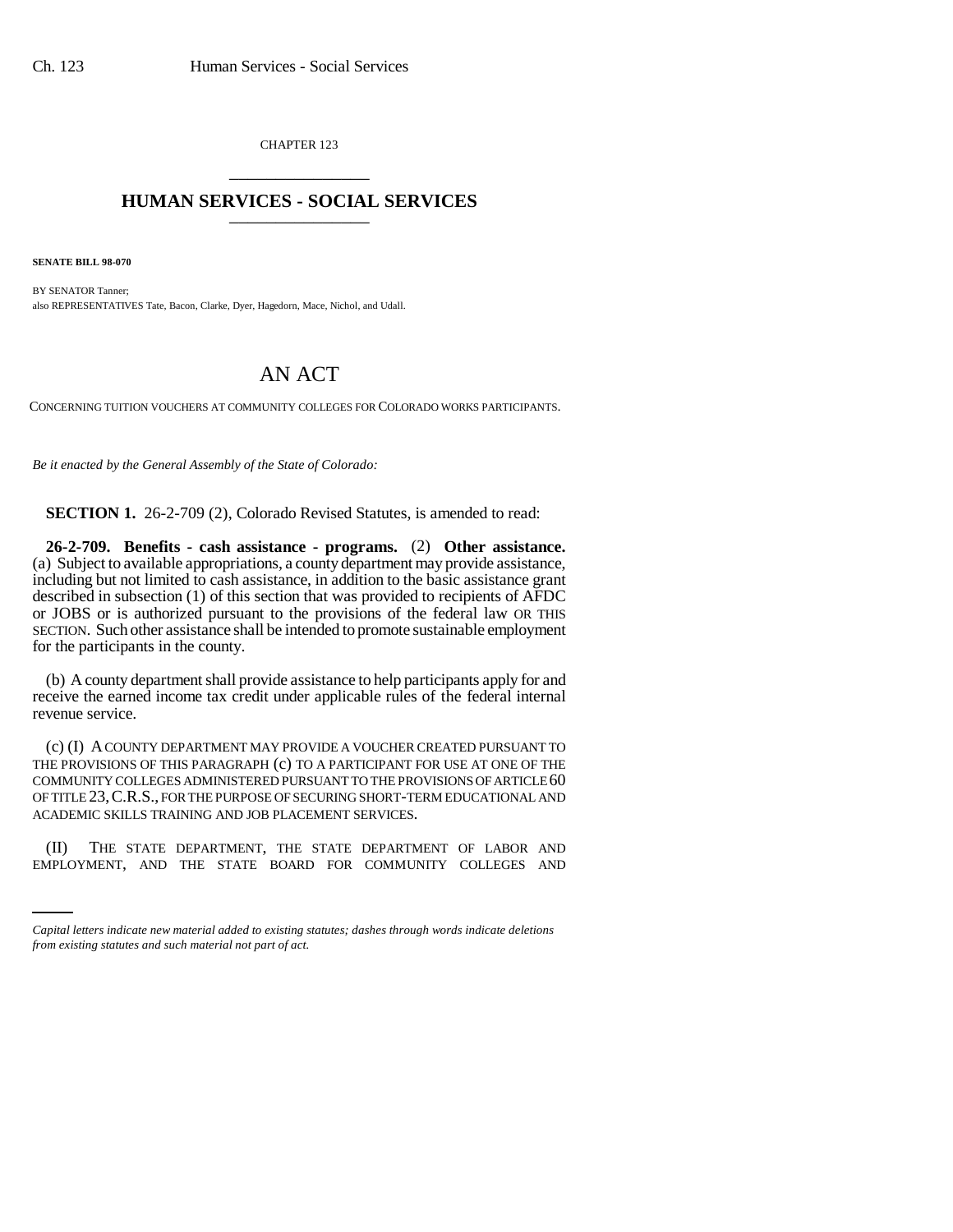OCCUPATIONAL EDUCATION CREATED IN SECTION 23-60-104 (1) (b), C.R.S., SHALL ANNUALLY ANALYZE JOB MARKET INFORMATION IN ORDER TO ESTABLISH A COMPILATION OF THE TYPES OF JOBS MOST APPROPRIATE AND LIKELY TO LEAD TO LONG-TERM SELF-SUFFICIENCY FOR PARTICIPANTS. AS USED IN THIS SUBPARAGRAPH (II), "JOB MARKET INFORMATION" MEANS ANY STATE OR REGIONAL JOB MARKET OR LABOR DATA OR STATISTICS OR ANY INFORMATION RELATED TO STATE OR REGIONAL LABOR TRENDS THAT THE STATE DEPARTMENT OF LABOR AND EMPLOYMENT MAY HAVE OR TO WHICH IT MAY HAVE ACCESS.

(III) THE STATE DEPARTMENT SHALL COLLABORATE WITH THE STATE BOARD FOR COMMUNITY COLLEGES AND OCCUPATIONAL EDUCATION, CREATED IN SECTION 23-60-104 (1) (b), C.R.S., TO DEVELOP A TUITION VOUCHER SYSTEM PURSUANT TO WHICH A PARTICIPANT MAY ATTEND COURSES AT AN INSTITUTION IN THE STATE'S SYSTEM OF COMMUNITY AND TECHNICAL COLLEGES BY USING A TUITION VOUCHER.

(IV) THE STATE DEPARTMENT AND THE STATE BOARD FOR COMMUNITY COLLEGES AND OCCUPATIONAL EDUCATION, CREATED IN SECTION 23-60-104 (1) (b), C.R.S., SHALL ENTER INTO A COOPERATIVE ARRANGEMENT TO MAKE AVAILABLE APPROPRIATE EDUCATIONAL AND ACADEMIC TRAINING PROGRAMS FOR PARTICIPANTS WHO RECEIVE TUITION VOUCHERS.

**SECTION 2.** 23-60-304 (4), Colorado Revised Statutes, is amended to read:

**23-60-304. Plans - development and implementation.** (4) (a) The board has the authority to enter into cooperative arrangements with the system of public employment offices in the state, in order to make available to appropriate educational agencies all occupational information possessed by such employment offices regarding reasonable prospects of employment in the community and elsewhere, so that such agencies may consider such information in providing occupational guidance and counseling to students and prospective students, and in determining the occupations for which persons should be trained, and in order to make available to the public employment offices information possessed by guidance and counseling personnel regarding the qualifications of persons leaving or completing occupational education programs, so that the employment offices may be aided in the occupational guidance and placement of such persons.

(b) THE BOARD SHALL ENTER INTO A COOPERATIVE ARRANGEMENT WITH THE STATE DEPARTMENT OF HUMAN SERVICES TO DEVELOP:

(I) APPROPRIATE EDUCATIONAL AND ACADEMIC TRAINING PROGRAMS FOR PARTICIPANTS IN THE COLORADO WORKS PROGRAM, CREATED IN PART 7 OF ARTICLE 2 OF TITLE 26, C.R.S., BASED UPON THE JOB MARKET ANALYSIS PREPARED IN ACCORDANCE WITH SECTION 26-2-709 (2) (c) (II), C.R.S.; AND

(II) A TUITION VOUCHER SYSTEM PURSUANT TO WHICH A PARTICIPANT IN THE COLORADO WORKS PROGRAM, CREATED IN PART 7 OF ARTICLE 2 OF TITLE 26,C.R.S., MAY ATTEND COURSES AT AN INSTITUTION IN THE STATE'S SYSTEM OF COMMUNITY AND TECHNICAL COLLEGES BY USING A TUITION VOUCHER.

**SECTION 3. No appropriation.** The general assembly has determined that this act can be implemented within existing appropriations, and therefore no separate